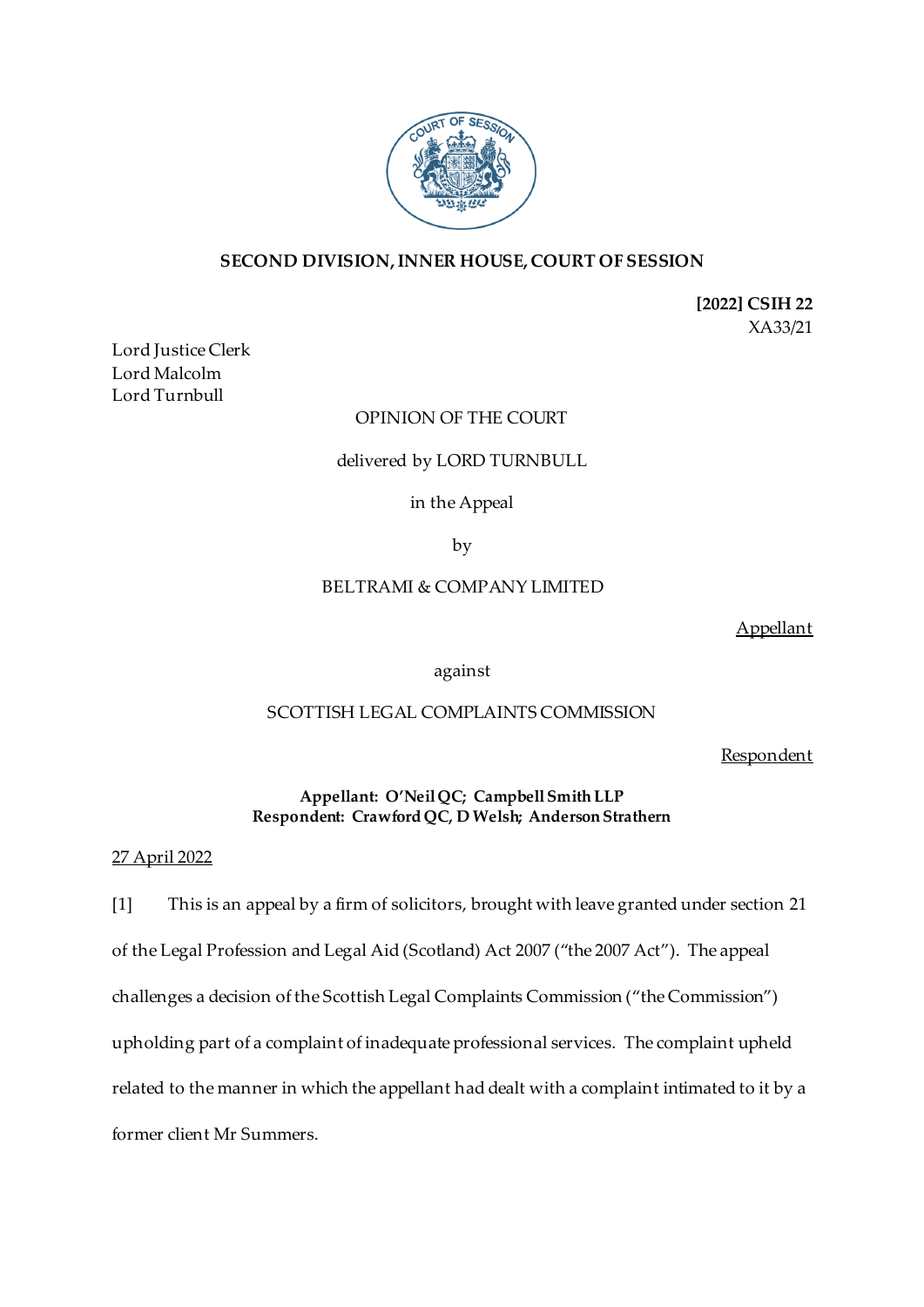#### **Background**

[2] In November 2018 Mr Summers was convicted in the High Court of rape and received a sentence of six years imprisonment. He sacked the team of solicitors and counsel who had represented him at his trial and instructed the appellant. It confirmed the acceptance of his instructions by its terms of engagement letter dated 14 December 2018. The appellant's remit was to act in connection with an appeal against conviction.

[3] Mr Summers provided the appellant with a lengthy list of complaints about the manner in which his previous legal team had prepared for and conducted his case. He itemised around fifty points which he considered would each found an appeal. These included their failure to obtain evidence of phone records and DNA analysis to demonstrate the false nature of the testimony against him, the inadequate extent and nature of the crossexamination conducted on his behalf and failing to call relevant witnesses. He accused his previous lawyers of acting with dishonesty and corruption.

[4] Having investigated the matter to the extent that it considered appropriate, the appellant provided Mr Summers with an opinion from a solicitor advocate who was a member of the firm. That opinion advised that there were no grounds upon which an appeal could be based. Mr Summers was dissatisfied with this advice and an experienced solicitor advocate from outwith the firm was then instructed to provide a second opinion. His advice was to the same effect. Mr Summers was also dissatisfied with that opinion. Consequently, at a hearing before the High Court on 16 May 2019, he addressed the court on his own behalf seeking an opportunity to instruct a further set of solicitors and a further extension of time within which to lodge grounds of appeal. His application was refused. After another exchange of correspondence in which Mr Summers expressed dissatisfaction, the appellant intimated by letter dated 3 June 2019 that it would no longer act for him.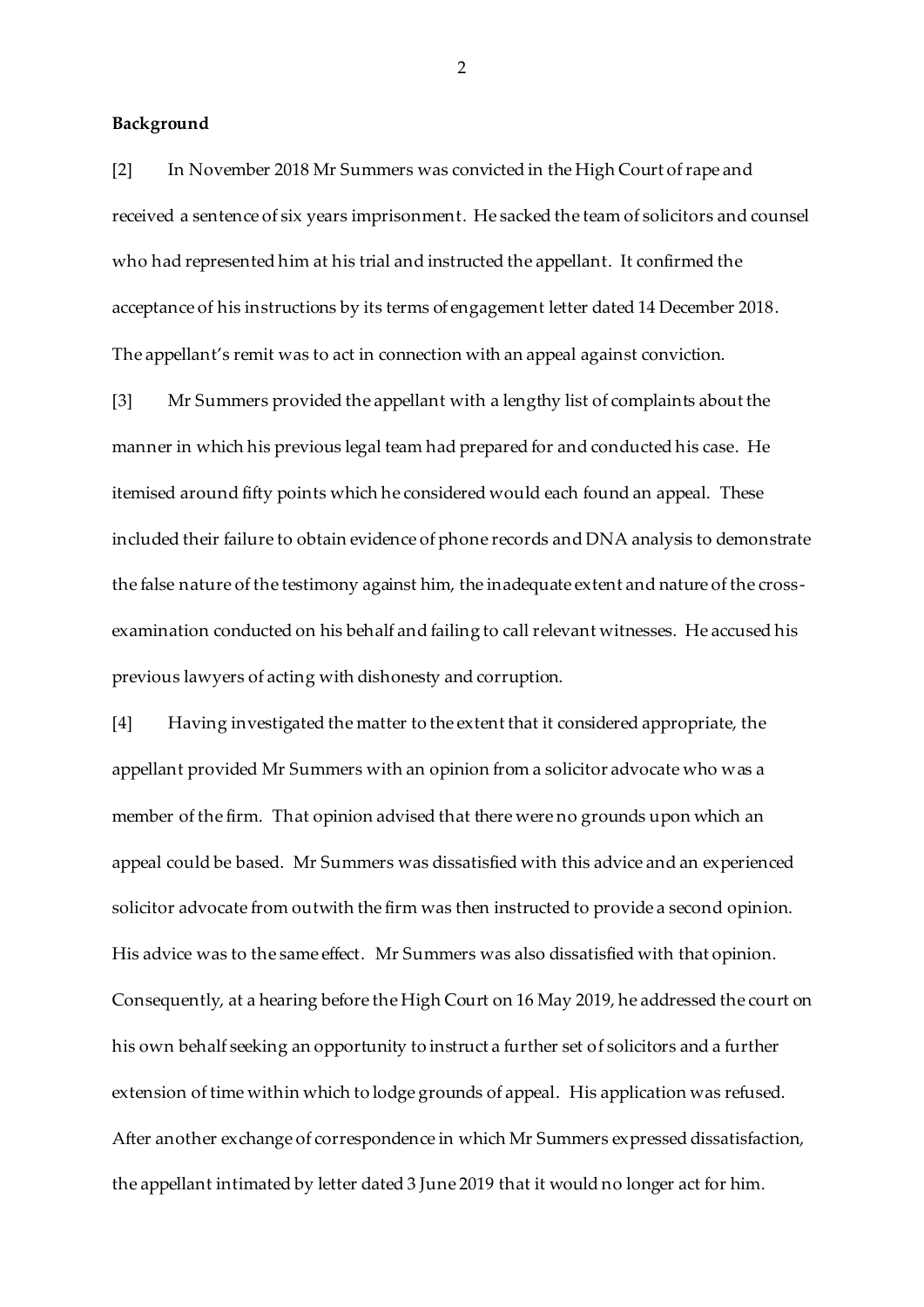### **The complaints**

[5] By letter dated 25 June 2019, Mr Summers wrote to the appellant intimating that he wished to present a formal complaint concerning the services he had received. He itemised twenty-four numbered complaints, which included that members of the firm had lied repeatedly to him, had acted duplicitously and had ignored evidence of corruption on the part of his previous solicitors. In the final paragraph of his letter he summarised his complaint by stating:

"Your service is fundamentally corrupt, in that you lie, you ignore direction and correspondence and you cover up third party corruption."

[6] The letter was replied to on 8 July 2019 by Mr Whyte, the appellant's Client Relations Manager. He explained that he would require to carry out further investigations before responding substantively to the complaint made and that this would take in the region of six weeks. In addressing the accusations of deceit and corruption he stated:

"In your letter of 25 June 2019 you make a number of pointed and unsubstantiated accusations against Mr Broadley, Mr Macara and accordingly, the firm. These accusations include accusations of deliberate deceit and worst still, corruption. These accusations are false and we must warn you defamatory. You must realise that there is a distinction to be drawn between alleged service complaints and the type of character attack which these constitute. It may make it impossible to have a constructive dialogue with you if you persist in your assertion that one or more members of this firm has/have behaved in a corrupt and deceitful manner. Accordingly, we now call upon you to formally withdraw these discrete accusations before we can consider how to proceed with the remainder of your complaint.

Further, we must warn you that if you persist in making such unsubstantiated defamatory remarks then this firm would require to consider seriously whether to raise any formal legal action against you.

Of course, if you do withdraw these inflammatory remarks, made perhaps in anger and through a sense of grievance on your part about your plight, then we will endeavour to process your complaint in the normal fashion. Included in that would be a commitment to try to identify whether we felt that we had somehow failed to provide an adequate standard of service.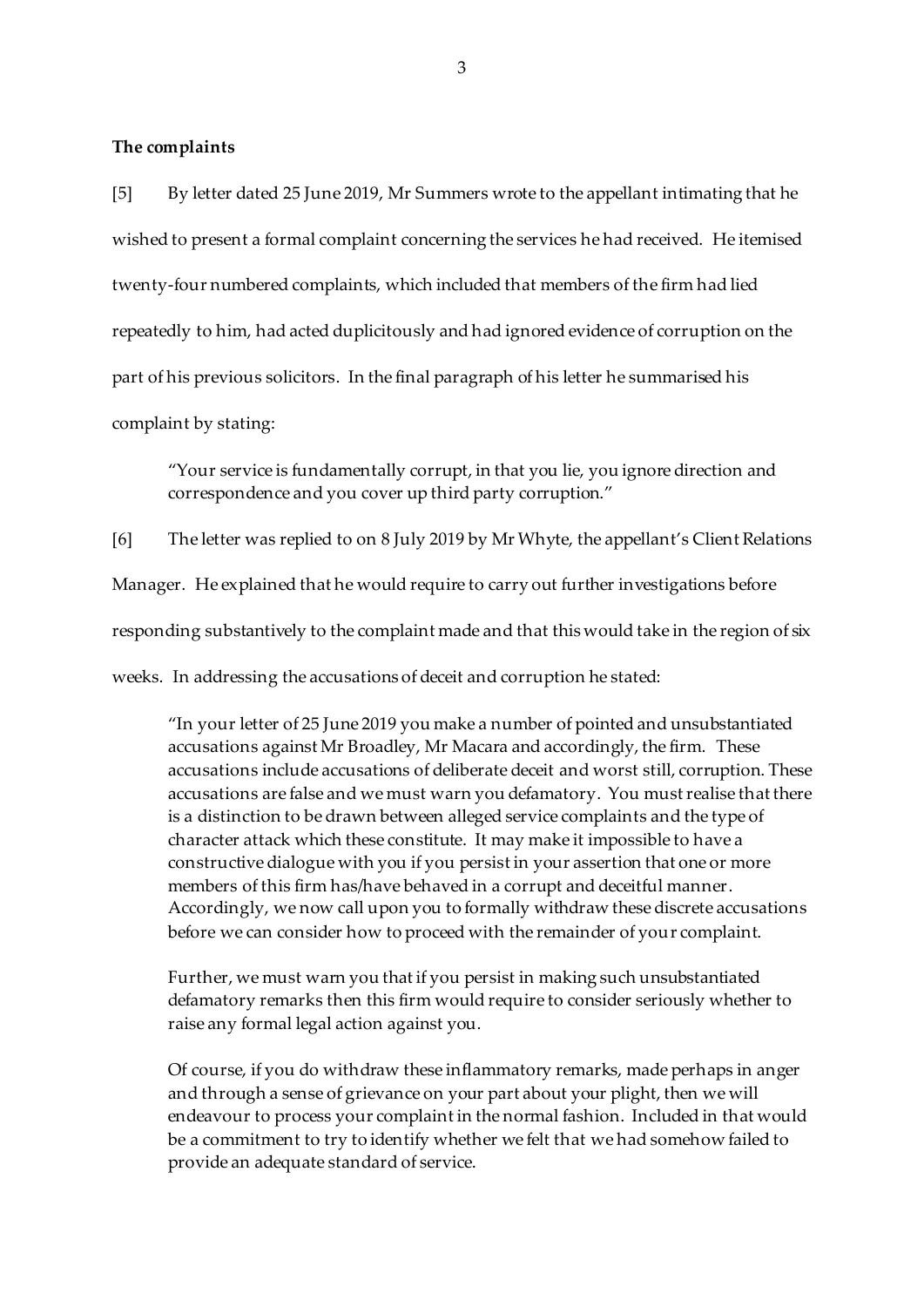Further, we would caution you against further intemperate, hyperbolic and abusive language. The lawyers and staff at this firm are entitled to be treated with a reasonable level of respect. This does not prevent you from complaining but does require that we (*sic*) do so using moderate language. That way, we are likely to be able to communicate with you in a manner which can lead to a satisfactory resolution. We think it preferable at this stage if you do not make any contact by telephone but restrict yourself to written communications.

We look forward to receiving your response."

[7] Although Mr Summers continued to correspond with the appellant about certain matters he did not reply directly to this letter. On 10 October 2019 he made a complaint to the Commission about the appellant. The agreed summary of that complaint comprised twenty eight individual instances of services complaints and one conduct complaint.

#### **The assessment of the complaints**

[8] At the preliminary sifting stage mandated by section 2(4) of the 2007 Act, 22 of the identified services complaints were rejected by the Commission as being totally without merit. Various explanations for these determinations were given, such as Mr Summers' misunderstanding of the process of an appeal against conviction, his misunderstanding of the concept of client instructions, that his expectations were unrealistic, that conduct which he considered to be inappropriate was entirely professional and that the facts he asserted were incorrect or based on his speculation. The conduct complaint was subsequently dismissed by the Law Society of Scotland.

[9] The remaining six services complaints were accepted for investigation. As agreed between the Commission and Mr Summers these were:

"Issue 2. Mr Broadley and/or the firm of Beltrami  $& Co$  Limited failed to act with integrity in that Mr Broadley informed me, during a meeting on 26 February 2019, that no work had been carried out on my appeal prior to that date as they had not received my file from my former solicitors until the first week of January, this was not true as it was in their possession by 14 December 2018.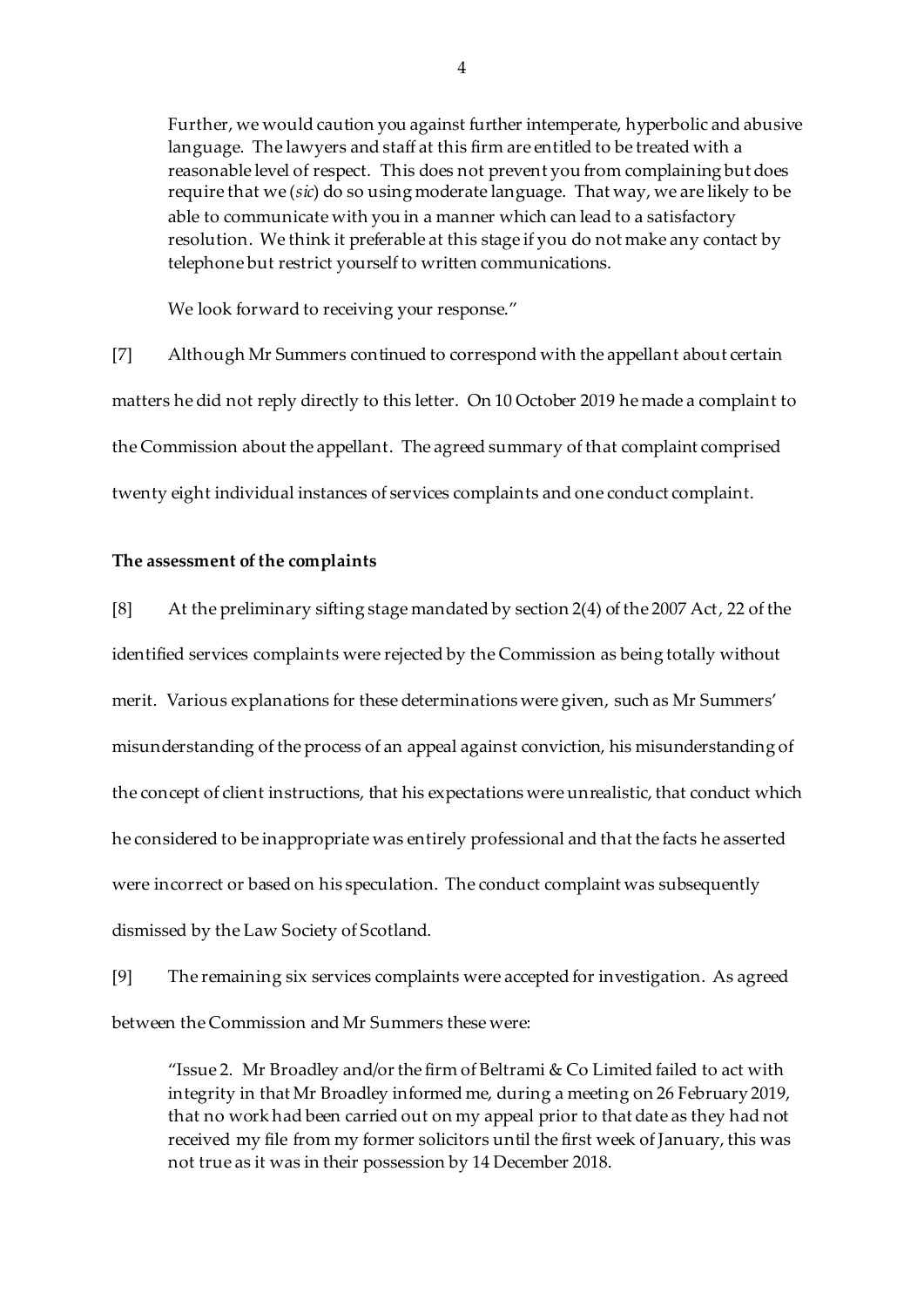Issue 5. Mr Broadley and/or the firm of Beltrami & Co Limited failed to act diligently or in my best interests in that he told me at our first meeting on 24 December 2018 that he would return in the first week of January 2019, however he did not meet with me again until 26 February 2019.

Issue 6. Mr Broadley and/or the firm of Beltrami & Co Limited failed to act competently or in my best interests in that he failed to arrange for me to meet with an advocate until after the appeal and extended appeal deadlines had passed.

Issue 8. Mr Broadley and/or the firm of Beltrami & Co Limited failed to act diligently or in my best interests in that Mr Broadley did not meet with me in the week beginning 4 February 2019 despite having agreed to do so during a telephone call with me in the week beginning 28 January 2019.

Issue 12. Mr Gravelle and/or the firm of Beltrami & Co Limited failed to act diligently in that Mr Gravelle never met with me or spoke to me despite him being my supervising solicitor and having been advised in a letter from the firm dated 11 February 2019 that 'Mr Broadley and Mr Gravelle will meet with you to discuss these matters'.

Issue 19. Mr Macara and/or the firm of Beltrami & Co Limited failed to act competently or in my best interests in that they do not publish a complaints procedure, informed me they would take up to 6 weeks to answer my complaint due to Mr Macara being on leave and told me to change the wording of my complaint before they would consider it."

[10] On 18 November 2020 the Commission issued its investigation report into the

remaining six services complaints. That document explained what was investigated and

how the investigation was undertaken. It then explained its assessment of each issue

investigated. In respect of each issue individually, or where appropriate where issues were

addressed together, the report set out a summary of the position of the parties and the

evidence available. In the case of each issue the investigation report then contained a section

## headed: "**Findings and Recommendations**".

[11] In respect of each issue investigated the findings, in summary, were:

Issue 2 – the complaint did not represent an accurate description of events.

Issue 5 – contrary to the claim made the firm were taking appropriate steps to advance Mr Summers' appeal.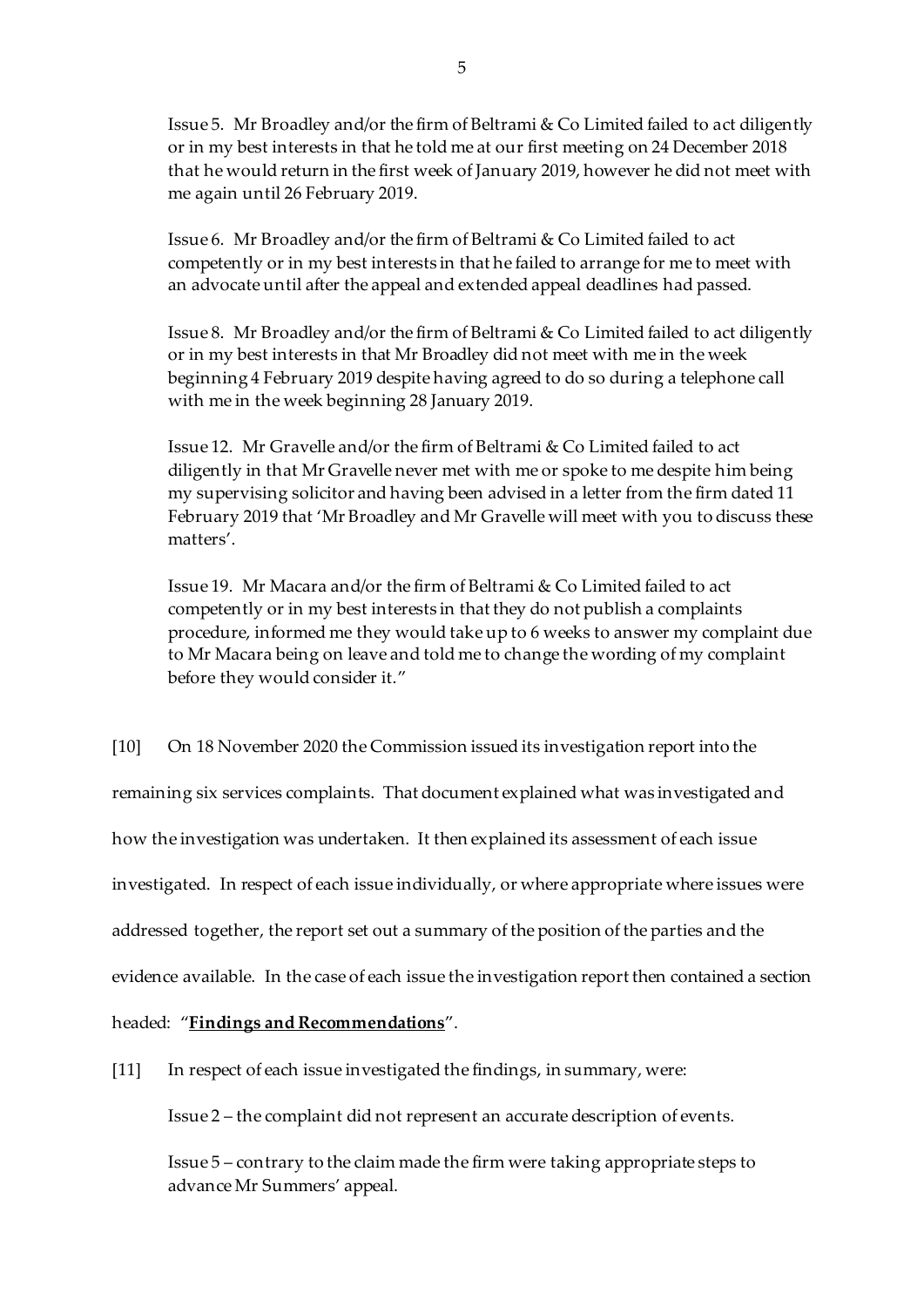Issue 8 – the complaint made did not constitute an unreasonable delay.

Issues 6 & 12 – aspects of the complaint where not correct. The conduct complained of constituted normal practice. The conduct complained of constituted a necessary and reasonable approach for the firm to take.

Issue 19 - the firm did have a formal complaints process and this aspect of the complaint was not accurate. The period of time which Mr Whyte said he would require to respond did not constitute a breach of the service standards. It was not unreasonable for the firm to provide a response defending their position in relation to the allegations made.

[12] In relation to each issue the conclusion set out in the investigation report was that there was no evidence of a breach of the principles of diligence or communication and therefore no evidence of inadequate professional service. The recommendation in respect of each was that the complaint should not be upheld.

[13] Section 9 of the 2007 Act sets out the Commission's duty to investigate and determine services complaints. Subsection (2) provides that where the complaint is made by a person such as Mr Summers the Commission must propose a settlement as respects the complaint which it considers is fair and reasonable in the circumstances. The settlement proposed in the investigation report was that the firm should take no further action.

[14] The concluding section of the investigation report explained that if both parties accepted the recommendation then that would become the final outcome of the complaint but that if one of the parties did not agree with it then the case would automatically proceed to a formal determination before the Determination Committee.

[15] By letter dated 25 November 2020 the Commission notified the appellant that Mr Summers did not accept the proposed settlement and that the matter would be considered by a Determination Committee. The second paragraph of that letter stated:

"Please note that once the Determination Committee makes its final decision the only appeal is to the Court of Session. If there is any new information which you have not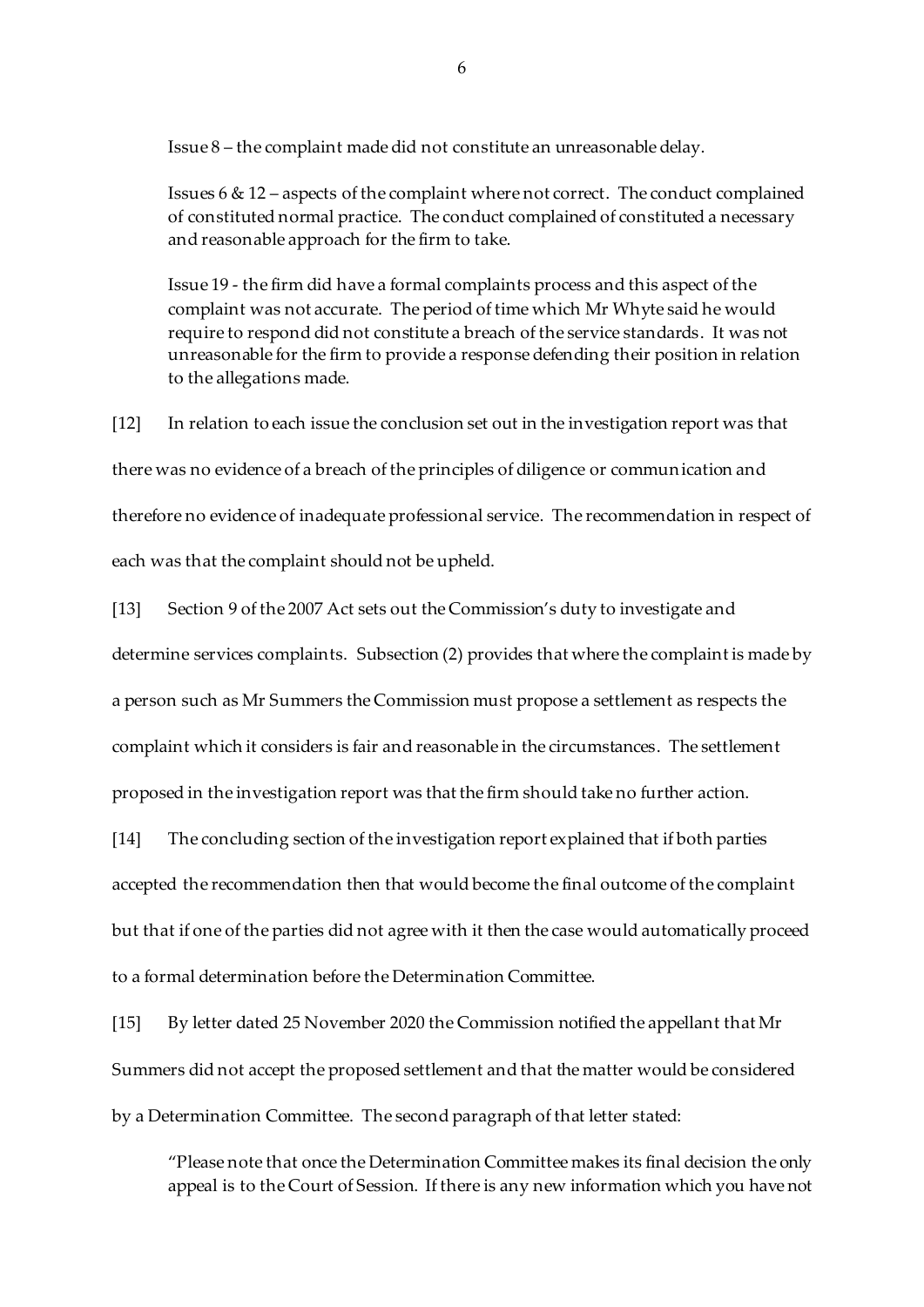yet provided please do so within the next 21 days, otherwise it may not be taken into account."

[16] The Commission's final determination was made on 22 January 2021 and communicated to the appellant by letter dated 1 March 2021. Issues 2, 5, 6, 8 and 12 were not upheld. Issue 19 was partly upheld. The Commission's view was that the part of the letter from Mr Summers which the appellant took exception to was the final paragraph. The Commission's determination was that the allegations there set out should not have prevented the appellant from providing a full and substantive response to the various other matters within the letter. To this extent the appellant had provided an inadequate professional service.

[17] The Commission observed that even though none of the other issues of complaint had been upheld, Mr Summers was left with the feeling that what he considered were genuine causes of complaint had not been responded to. This would have been a cause of distress to him and the appellant was ordered to pay compensation to him for inconvenience and distress in the sum of £750. The full complaints levy of £5,000 was also ordered to be paid by the appellant.

#### **The appeal**

[18] The appellant sought to advance eight grounds of appeal. The first was that in arriving at its final determination the Commission erred in law by failing to follow the statutory procedure provided for by section 9(1) of the 2007 Act.

[19] The second to fifth grounds, each in similar ways, sought to challenge the final determination arrived at by the Commission, arguing that there was no basis, or no explanation for departing from the primary facts established by it at the stage of the investigation report, or for departing from the evaluation of those facts and the inferences to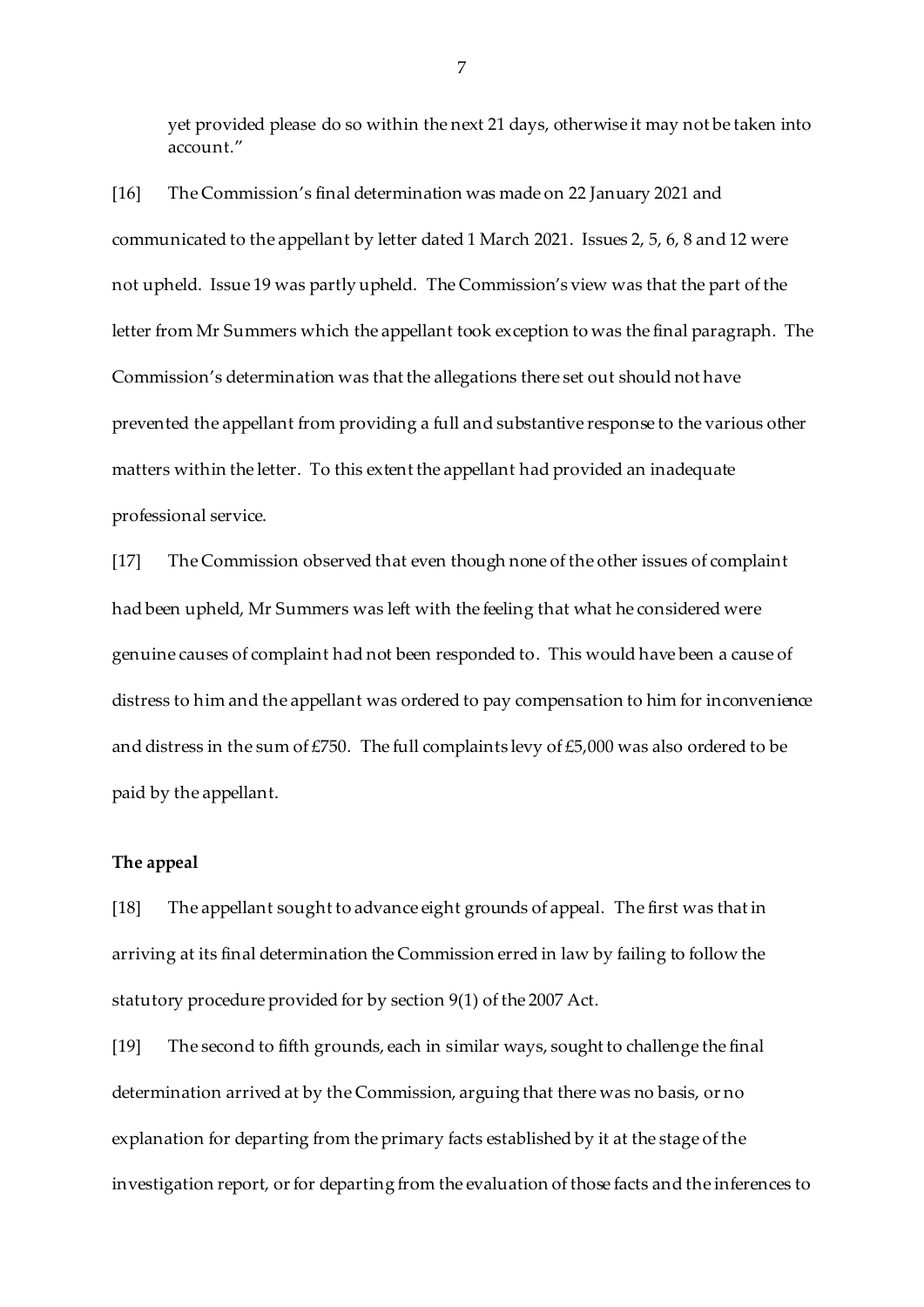be drawn from them. The sixth ground argued that before departing from the findings and recommendation made at the stage of the investigation report the Commission ought to have permitted an oral hearing in terms of its own rules of procedure. The seventh and eighth grounds sought to challenge the financial penalties imposed.

## **Submissions**

[20] The court was favoured with detailed written submissions from both parties which were supplemented at the oral hearing. Those relating to the first six grounds can briefly be summarised as follows.

#### *Appellant*

[21] Section 32 the 2007 Act requires the Commission to make rules as to its practice and procedure. The relevant rules are the Rules of the Scottish Legal Complaints Commission 2016 ("the 2016 Rules"). Section 9 of the 2007 Act sets out the Commission's duty to investigate and determine services complaints. In dealing with a complaint by a person who claims to be affected by the service provided, such as Mr Summers, the structure of section 9, as read along with rules 15 and 21, requires the Commission to complete its investigation and then to propose to the practitioner and the complainer a settlement which it considers fair and reasonable in the circumstances (section 9(2)). If that is not accepted the Commission requires to determine the complaint (section 9(1)), again on the basis of what it considers fair and reasonable in the circumstances, which function is undertaken by a Determination Committee.

[22] Section 9(1) and rule 14 provide that the Commission must provide details of its completed investigation to the parties in order to give them an opportunity to make representations on its findings and recommendations. If intimated within the requisite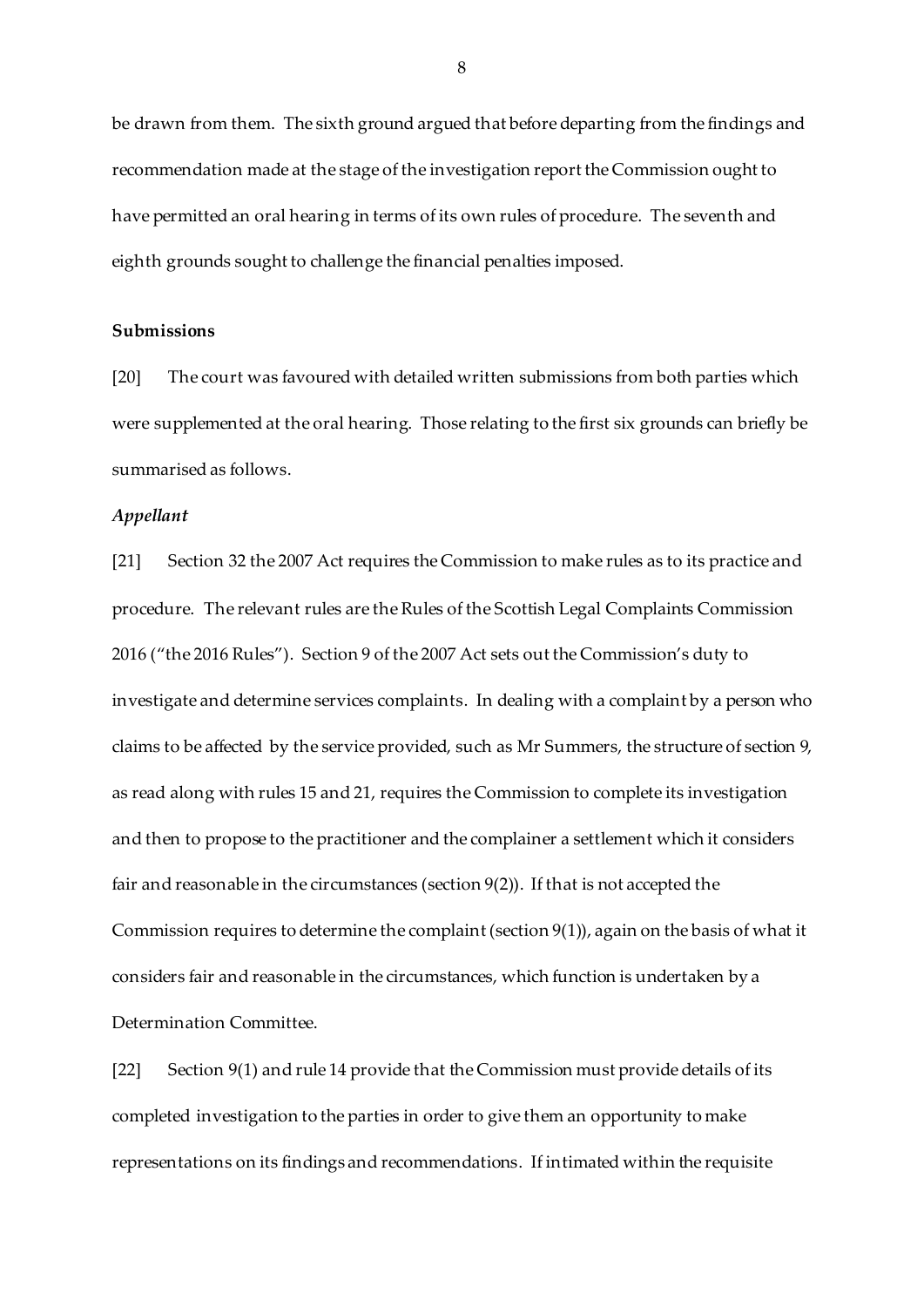timescale any such representations will be considered by the Commission before determining the complaint. In the appellant's case this procedure was not complied with. The Commission's letter of 25 November 2020 intimating that the complaint was to be determined by the Determination Committee offered the appellant an opportunity to forward "any new information which you have not yet provided".

[23] The Commission is tasked with the statutory responsibility of investigating services complaints, making a recommendation as to how the complaint may be settled and, if necessary, determining the complaint. Each function is exercised by the Commission as a body corporate, not by individuals designated by it. The findings set out in the investigation report were the findings made by the Commission. The decision of the Determination Committee was the determination made by the Commission. In arriving at that determination it was bound to rely on the findings and evaluation which it had previously made. No new facts were placed before the Determination Committee such as would have permitted the Commission to arrive at a different conclusion on the complaint from that which it had already set out in the investigation report. The Determination Committee failed properly to take into account the findings in the investigation report about the circumstances in which the letter of 8 July 2018 was written and the appellant's purpose in doing so.

[24] If a different decision was arrived at by the Commission in performing its duty under section 9(1) from that arrived at by the Commission in performing its duty under section 9(2), then that would reflect a different view on the same facts and applying the same test. Such a change of view would require a proper and justifiable explanation which was absent in the present case. The opportunity to make submissions on the evaluation of what was fair and reasonable provided a bridge between the steps of making a settlement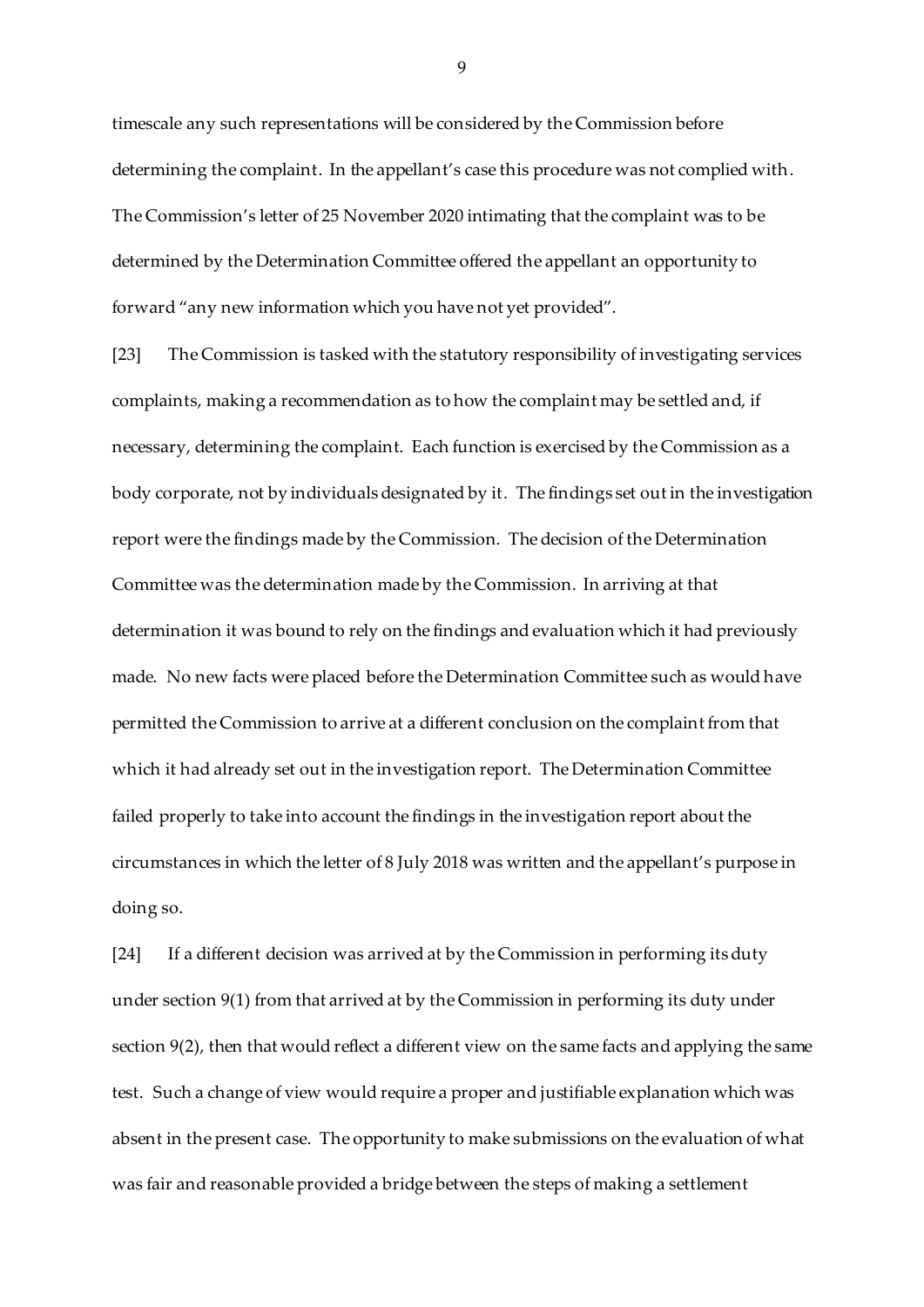proposal and making a final determination. This was the procedure which provided the Commission with the opportunity to arrive at a different decision. That procedure was not complied with. The Commission was quite wrong in setting out in its answers and note of argument that the investigation report did not contain its findings and that the Determination Committee exercised an independent decision making function. It remained the Commission who made the final determination.

[25] Rule 22 of the 2016 Rules provides that where the Commission is required to proceed to determine a complaint it may fix an oral hearing if it decides that it is necessary in the interests of fairness to do so. In the present case, where the Commission was minded to change its assessment of what was fair and reasonable in the circumstances without having invited the appellant to make submissions, the interest of fairness required that an oral hearing ought to have been fixed.

#### *Respondent*

[26] The procedure followed was that evidence was ingathered through the process of investigation and then set out in the investigation report. The Commission evaluated that evidence and came to a view. To the extent that the answers and note of argument stressed that the case investigator made recommendations only and did not make findings of fact, the language used could be said to have been infelicitous. However the investigation report concluded with sections which explained what procedure would be followed if the recommendation within the report was not accepted by either party. It was made plain that the Determination Committee can change any of the recommendations made in the investigation report and can come to any decision they consider fair and reasonable and can support with reasoning.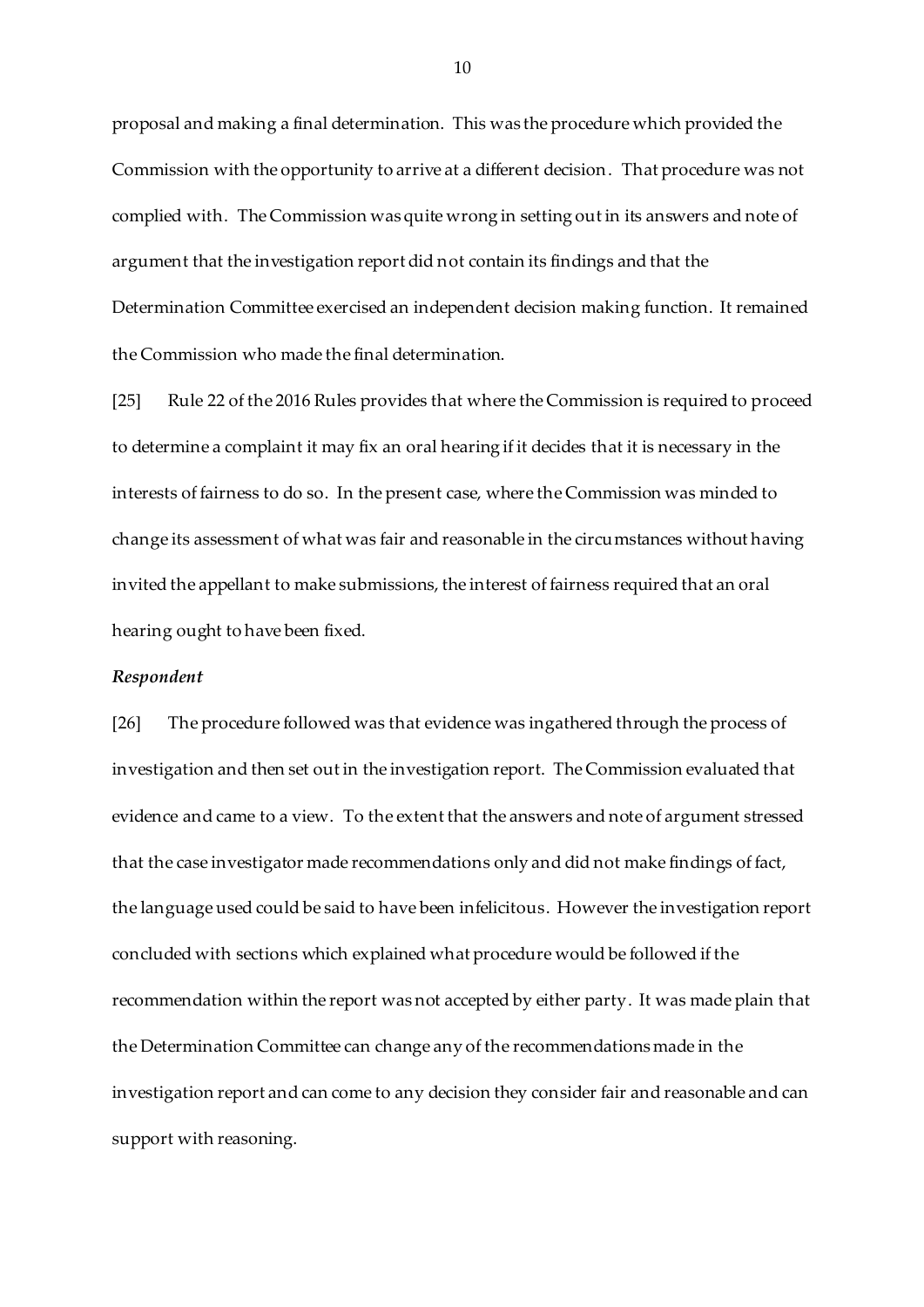[27] The procedure permitted the appellant to make representations at each stage. The process commenced with the complaint being received. On being informed of this the appellant forwarded a detailed response on 6 February 2020 in a letter extending to 14 pages plus appendices. The formal summary of the complaint was issued by the Commission on 26 February 2020. The appellant provided a supplementary response at this stage in a letter extending to a further 12 pages. On 20 June 2020 the eligibility decision was issued and the appellant was told that information would be required from it in order to permit the investigation to take place. All of the information requested was provided by the appellant over 16 emails.

[28] It was made plain in the investigation report that even if one of the parties accepts the proposed settlement it requires to be kept in mind that the other may not. In this context the report explains that any further information to be considered must be submitted at this point. The same point was made in the letter of 25 November 2020 to the appellant intimating Mr Summers' rejection of the Commission's recommendation. The whole procedure afforded the parties a fair opportunity to make representations. The appellant's complaint required to be viewed in this context and there was no requirement within the statutory framework that the parties had to make further representations before a final determination.

[29] The Commission's final decision was set out in the Minute of the Determination Committee meeting dated 22 January 2021 and in its letter to the appellant of 1 March 2021. Full and cogent reasons for arriving at the decision were provided. The letter of 1 March explained that the members of the Determination Committee reviewed the recommendations made in the investigation report and had access to all correspondence and evidence in relation to the case. It was plainly aware of the investigator's assessment of the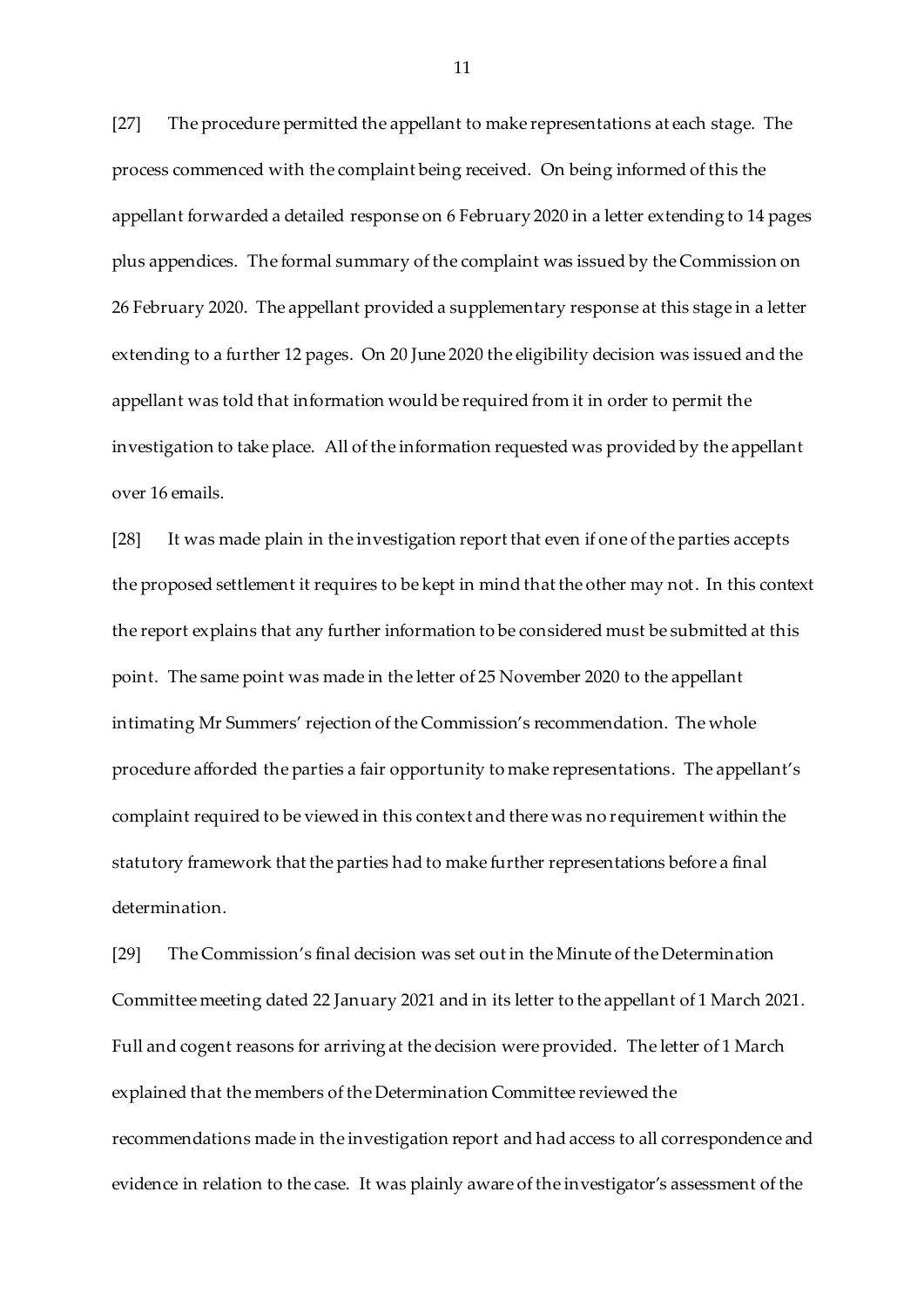circumstances in which the appellant's letter of 8 July was written and his view of the appellant's purpose in doing so. There was no basis for suggesting that the Determination Committee did not take this into account.

[30] The Commission did not take account of something new or anything which was added to the evidence considered in the investigation report. The Commission evaluated that material at the determination stage and came to a different view. It explained why it had done so in its letter to the appellant. The Commission was entitled to come to the view which it did and to determine that the complaint should be upheld in part.

[31] There is no requirement within the statutory procedure for an oral hearing. The Commission's policy on oral hearings is set out in its Oral Hearings Policy & Procedure document dated May 2018. That policy made it plain that a determination would normally be made without an oral hearing being required. Paragraph 2.5 of the policy document set out a non-exhaustive list of considerations to be taken into account by the Determination Committee in deciding whether to hold an oral hearing. These were:

- (i) the views of the parties;
- (ii) whether there are any issues or dispute of fact which require to be resolved before the complaint can be determined and which cannot be resolved by any other means;
- (iii) whether issues of credibility arise which cannot be determined from the material available to the Committee;
- (iv) whether it would assist the Determination Committee to hear witness evidence in order to allow it to determine the complaint;
- (v) whether in the circumstances it would be proportionate to hold an oral hearing; and
- (vi) whether there are any exceptional circumstances which would justify the need for an oral hearing.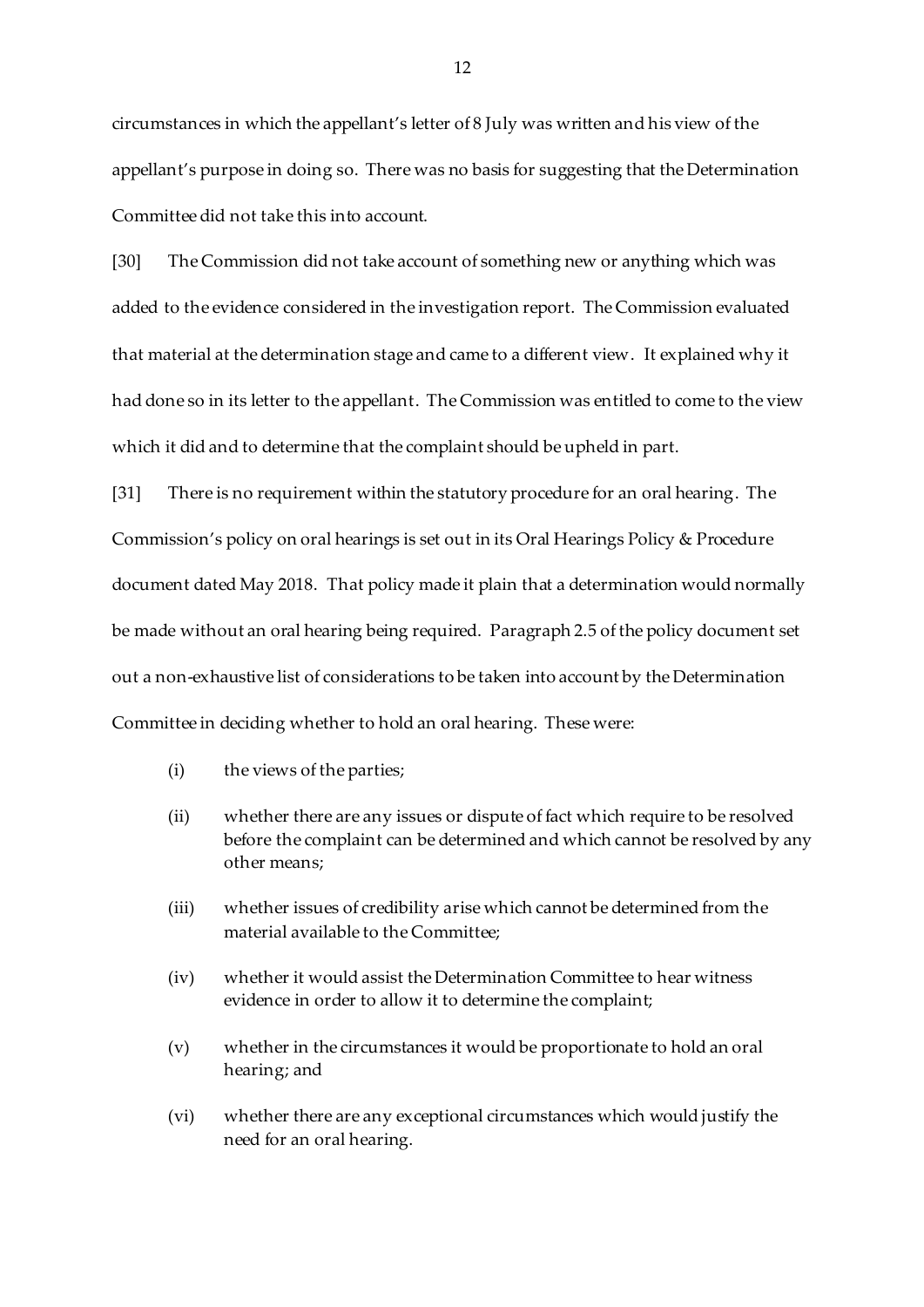[32] Paragraph 2.6 provided that in deciding whether to hold an oral hearing the Committee will always apply the principle of fairness.

[33] In the present case none of the matters specified in paragraph 2.5 applied. There was nothing to show that the Determination Committee was wrong to proceed without an oral hearing.

## **Decision and reasons**

[34] A services complaint is a complaint which suggests that professional services provided by a practitioner in connection with any matter in which the practitioner has been instructed by a client were inadequate (section 2(1)(b) of the 2007 Act). Inadequate professional services means professional services which are in any respect not of the quality which could reasonably be expected of a competent solicitor (section 46(1)). When a complaint is received by the Commission suggesting that professional services provided by a solicitor were inadequate it requires to perform a sifting function in which it determines whether the complaint is frivolous, vexatious or totally without merit. If it determines that the complaint is any or all of these things it must reject the complaint. If the complaint is not rejected at this stage consideration may be given to attempting to achieve a negotiated settlement between the solicitor and the complainer. Where this step is not taken the Commission's duty to investigate and determine the complaint as provided for by section 9 of the 2007 Act is engaged. Section 9(1) provides that:

"… the Commission must, …. investigate the complaint and after giving the complainer and the practitioner an opportunity to make representations, subject to this section and subsections (2) to (4), determine it by reference to what the Commission considers is fair and reasonable in the circumstances."

[35] Section 9(2) provides that: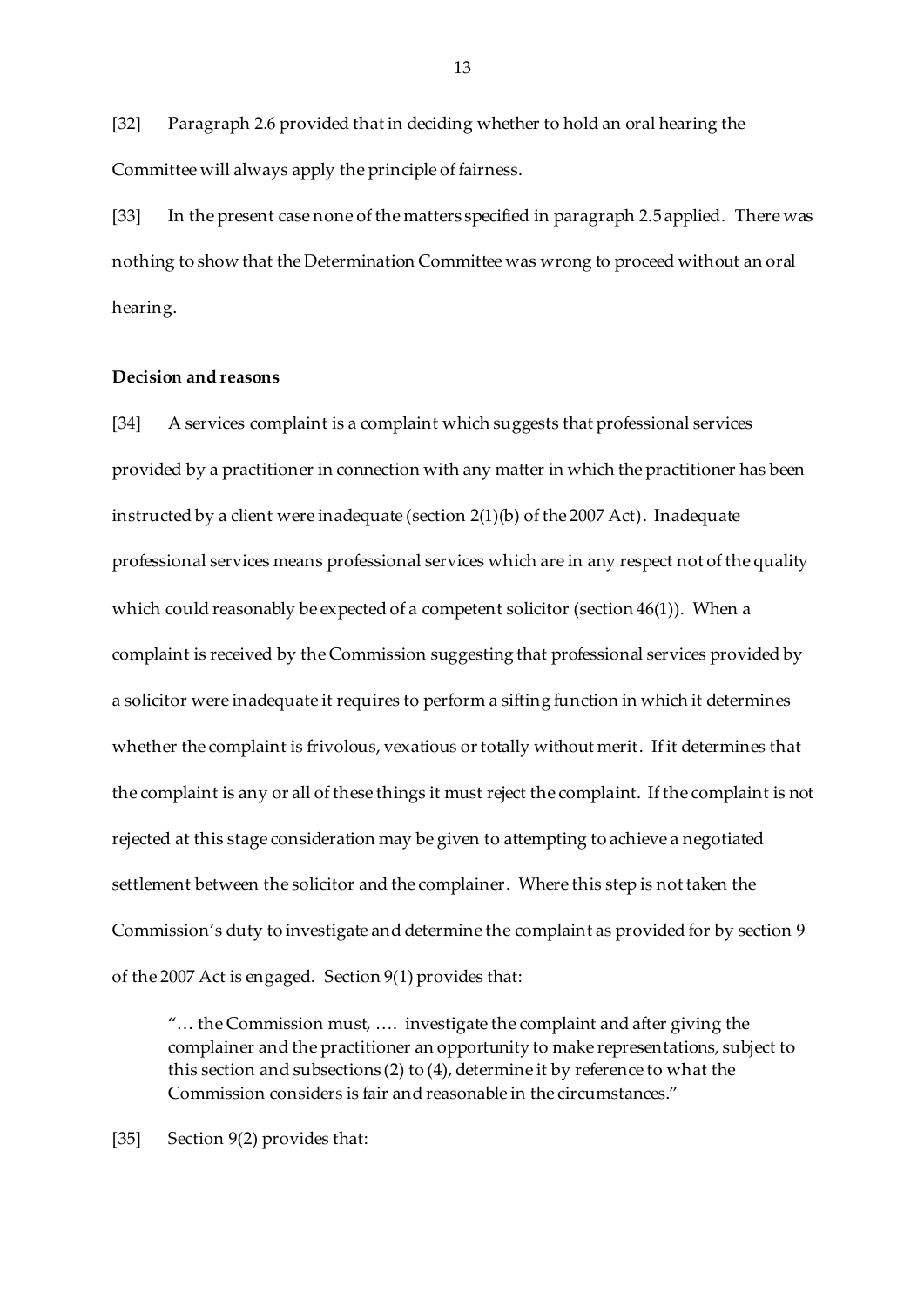"Where the complainer is a person (such as Mr Summers) the Commission must, … propose to the practitioner and the complainer a settlement as respects the complaint which it considers is fair and reasonable in the circumstances."

[36] Consistent with these statutory provisions, the investigation report in the present case did not purport to set out a determination of the complaint. It began by setting out the recommendation that the complaint should not be upheld and proposed a settlement that the appellant should take no further action. The concluding sections of the report, sections D and E, explain what options are available and what steps are to be taken. The parties are asked to inform the Commission of their position within 7 days. The five possible steps explained are:

- 1. The complaint may be accepted. If both parties accept the settlement it becomes the final outcome of the complaint. Each is asked to remember that the other may not accept the settlement and they are informed that if they have any further information they wish considered before a final decision is made it must be submitted at this point.
- 2. One party rejects the settlement in which case the complaint proceeds to a formal determination by the Determination Committee. In this situation that party is requested to explain why it rejects the proposal and is advised to provide any further information it may wish to have considered before a final decision is made by the Commission.
- 3. A counter offer may be made by a party who is content with some aspects of the recommendation but wishes a counter offer to be considered by the other party as part of a consensual settlement.
- 4. The complainer fails to respond in which case the case is closed.
- 5. The lawyer fails to respond in which case the complaint proceeds to a formal determination by the Determination Committee.
- [37] The information provided makes it clear that the only circumstance in which the

complaint is "determined" is if it proceeds to the Determination Committee. This is

consistent with the terms of rule 15 of the 2016 Rules.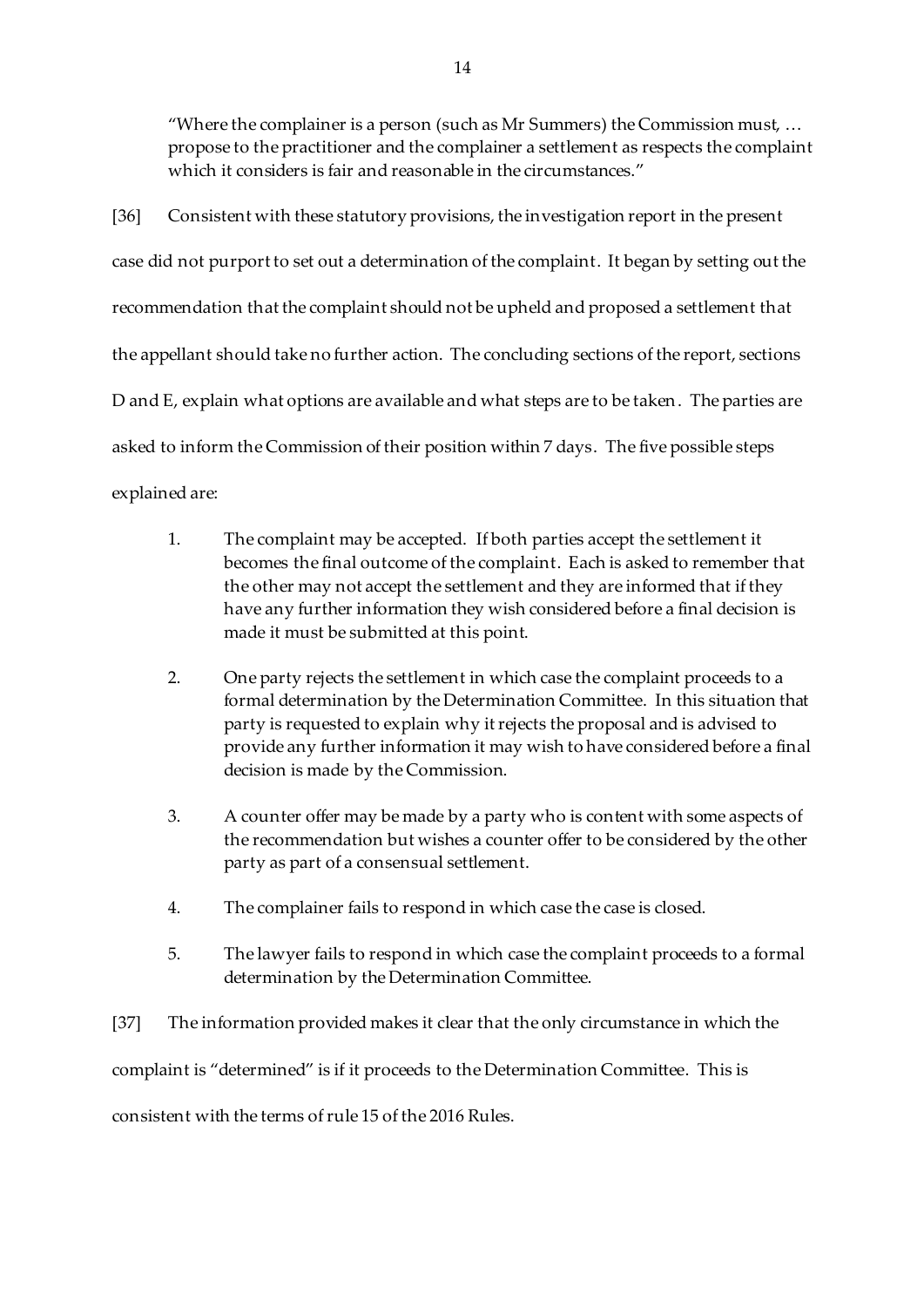[38] Following receipt of the investigation report the appellant contacted the investigating officer by email on 20 November 2020 explaining that the firm accepted his recommendation to take no further action. No further information was provided by it. As explained in paragraph [15] above, the Commission informed the appellant of Mr Summers's decision in its letter of 25 November.

[39] Rule 14 of the 2016 Rules provides:

"(1) Pursuant to section  $9(1)$  of the Act, where the Commission investigates it will provide details of its completed investigation in writing to the parties to the complaint for the purpose of giving those parties the opportunity to make representations on its findings and recommendations.

(2) To be considered by the Commission before determining the complaint, such representations must be made within 3 weeks after the Commission has provided details of its completed investigation to the parties."

[40] The Commission does not proceed to determine a complaint if the proposed settlement is accepted. Therefore the only circumstance in which representations on the findings and recommendations of the investigation can be made for the purpose of being considered by the Commission before determining the complaint, is if a settlement proposal is rejected (or if the lawyer complained about does not respond). Section 9(1) and rule 14 are complementary. Their purpose must be to give either party an opportunity to make representations to the Determination Committee as to why the findings or recommendations set out in the investigation report ought to be supported, or departed from, when the views set out therein are challenged. The opportunity to provide representations, in this sense, is something quite different from the opportunity to provide further information generally, or to provide any new information not yet provided.

[41] The situation which the appellant was faced with was that the case investigator had set out that there was no evidence of inadequate professional service in relation to any of the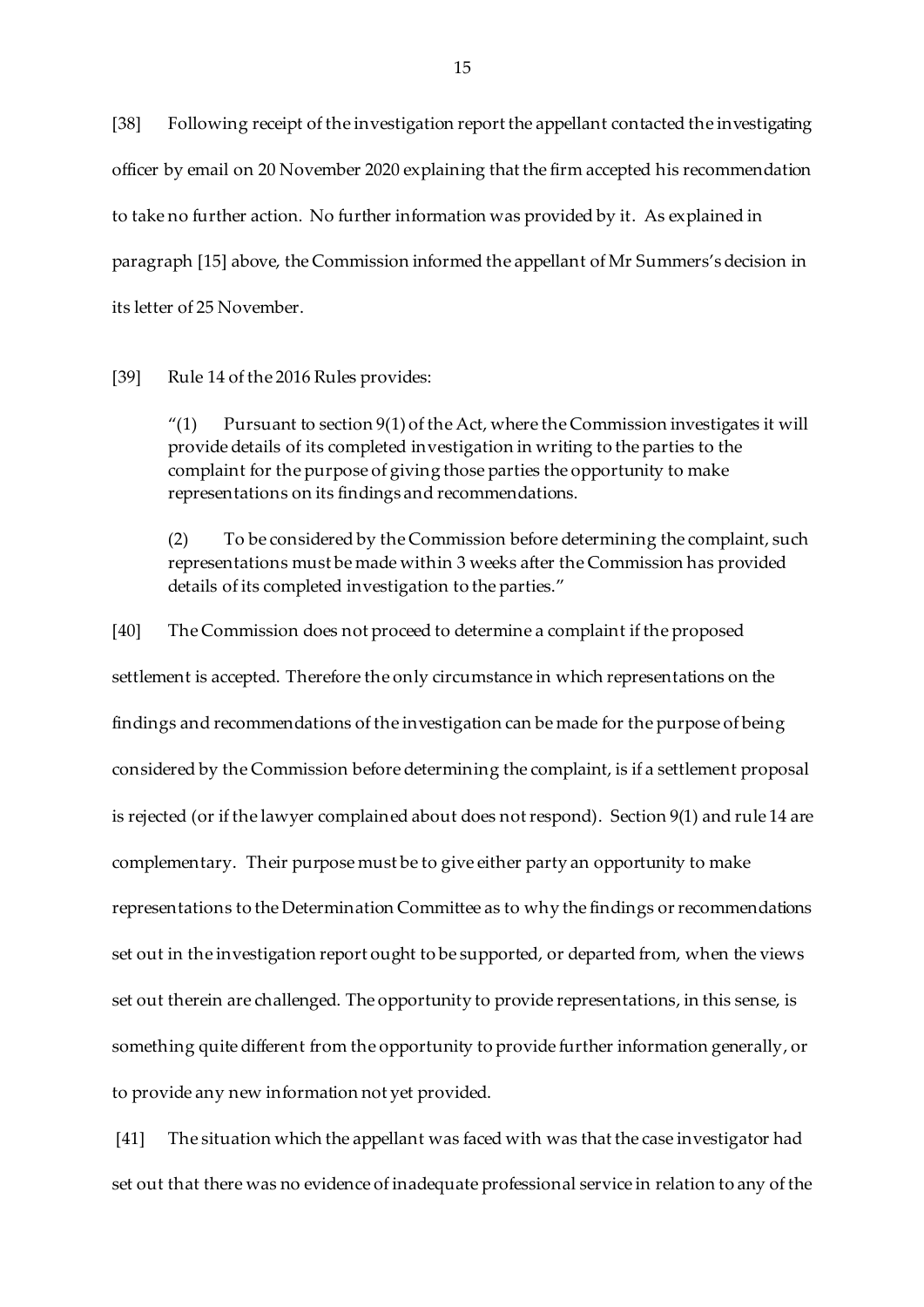issues of complaint and explained why that view had been reached in respect of each. Each complaint was then to be reconsidered by the Determination Committee, the members of which had no previous involvement with any aspect of the complaints. On the basis of the same facts they were to be afforded the opportunity of arriving at a different view as to how the quality of the appellant's professional services was to characterised. In these circumstances there is an obvious value in an opportunity to make representations in support of the findings and recommendations already set out.

[42] It is also important to bear in mind that the Commission's overarching purpose in determining any services complaint is to identify if the service standards set by the relevant professional organisation have been met or not. This is the explanation which it provides as to its role in section B of the investigation report. This brings home the importance to the appellant of an opportunity to make representations, once the findings had been set out, as to how its service complied with the service standards and as to the way in which a reasonably competent solicitor would respond to the situation which the appellant found itself in. This seems particularly relevant in the present case, since Mr Summers had made many different accusations, some of incompetent conduct, some of unprofessional conduct and some of dishonest conduct, each and every one of which was unfounded or rejected. The only part of his complaint which was upheld related to the way in which the appellant reacted in its letter of 8 July 2019 to what were, correctly, described as false and defamatory accusations. In this regard it is worth noting that, contrary to the understanding which the Determination Committee seems to have proceeded upon, it was not just the terms of the final paragraph of Mr Summers' letter to which the appellant took exception. Exception was taken to the accusations made against Mr Broadley and Mr Macara which included deliberate deceit and corruption. Allegations of this sort comprised aspects of the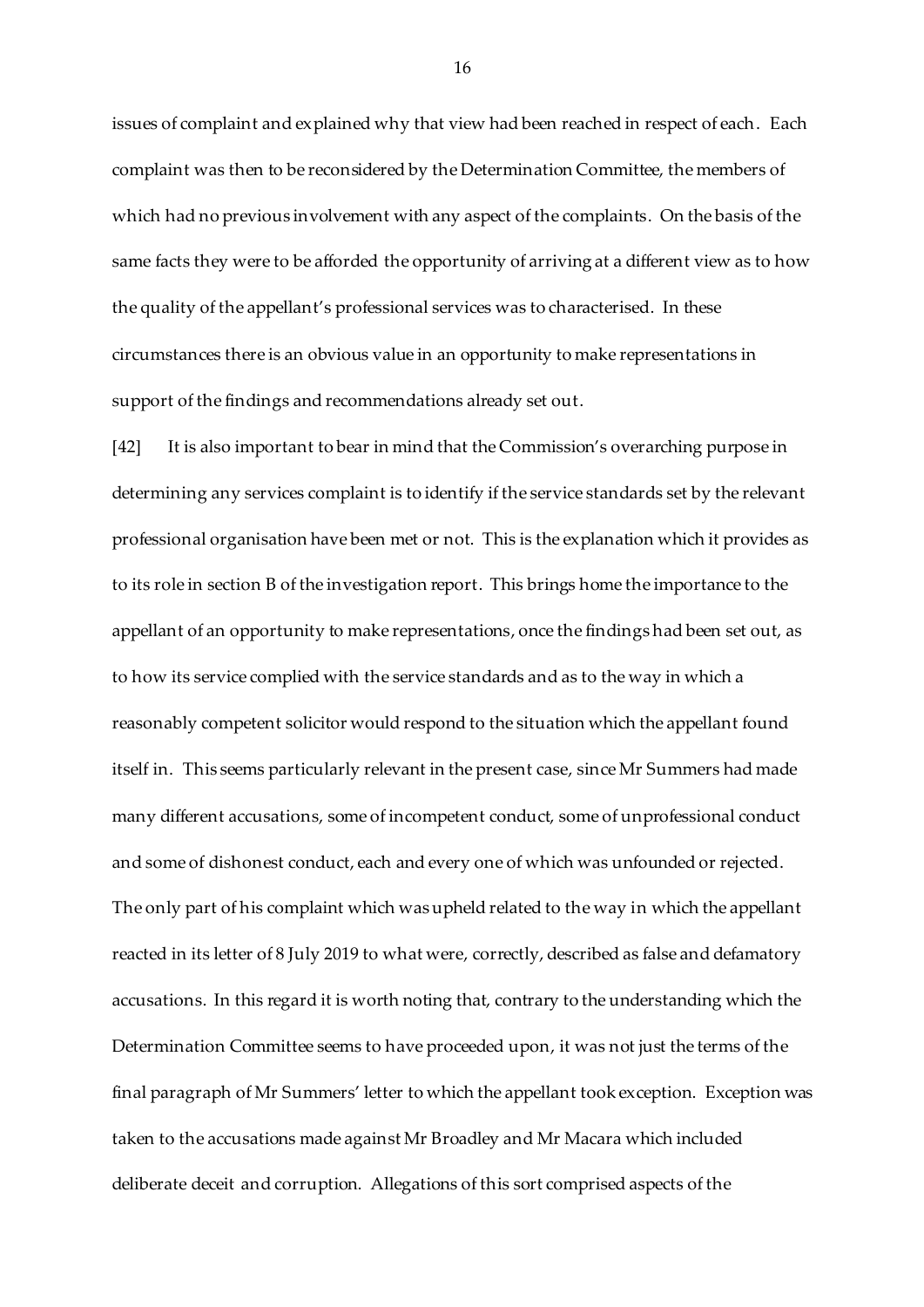complaints itemised in points numbered 3, 6, 8, 9 and 17 of Mr Summers' letter. This seems to have been appreciated by the case investigator from what is set out at paragraph 121 of the investigation report. His assessment, at paragraph 131, had been it was not unreasonable for the firm to provide a response defending their position in relation to those allegations.

[43] The relevant procedure is set out in section 9(1) of the 2007 Act and in rule 14 of the 2016 Rules. The court concludes that this procedure was not complied with. The option to provide "further information" or "any new information which you have not yet provided" was not the equivalent of an opportunity to make representations on the Commission's findings and recommendations as set out in its investigation report. This was a significant procedural impropriety. The first ground of appeal is upheld to the extent that the part of the Commission's decision of 22 January 2021 upholding the complaint is quashed.

[44] In light of this decision it is not strictly necessary to determine any of the remaining grounds which challenged the finding of inadequate professional services. However, the court's view is that there was no merit in any of grounds two to six. The findings in fact which the Commission made are those set out in the investigation report. This is consistent with the submission made for the Commission in the case of *Sneddon* v *SLCC* 2016 SC 36, as recorded at paragraph 31. However, it is also clear that the determination of the complaint was not made by the Commission at the stage of the investigation report. In determining the complaint the Commission would be entitled to draw whatever inferences and conclusions from these facts it considered fair and reasonable and for which it could give satisfactory reasons. The minute of the Commission's decision, and its letter of 1 March 2021 to the appellant, set out sufficient by way of reasoning and explanation to convey why the recommendation earlier made about Issue 19 was not adopted in full. There was no